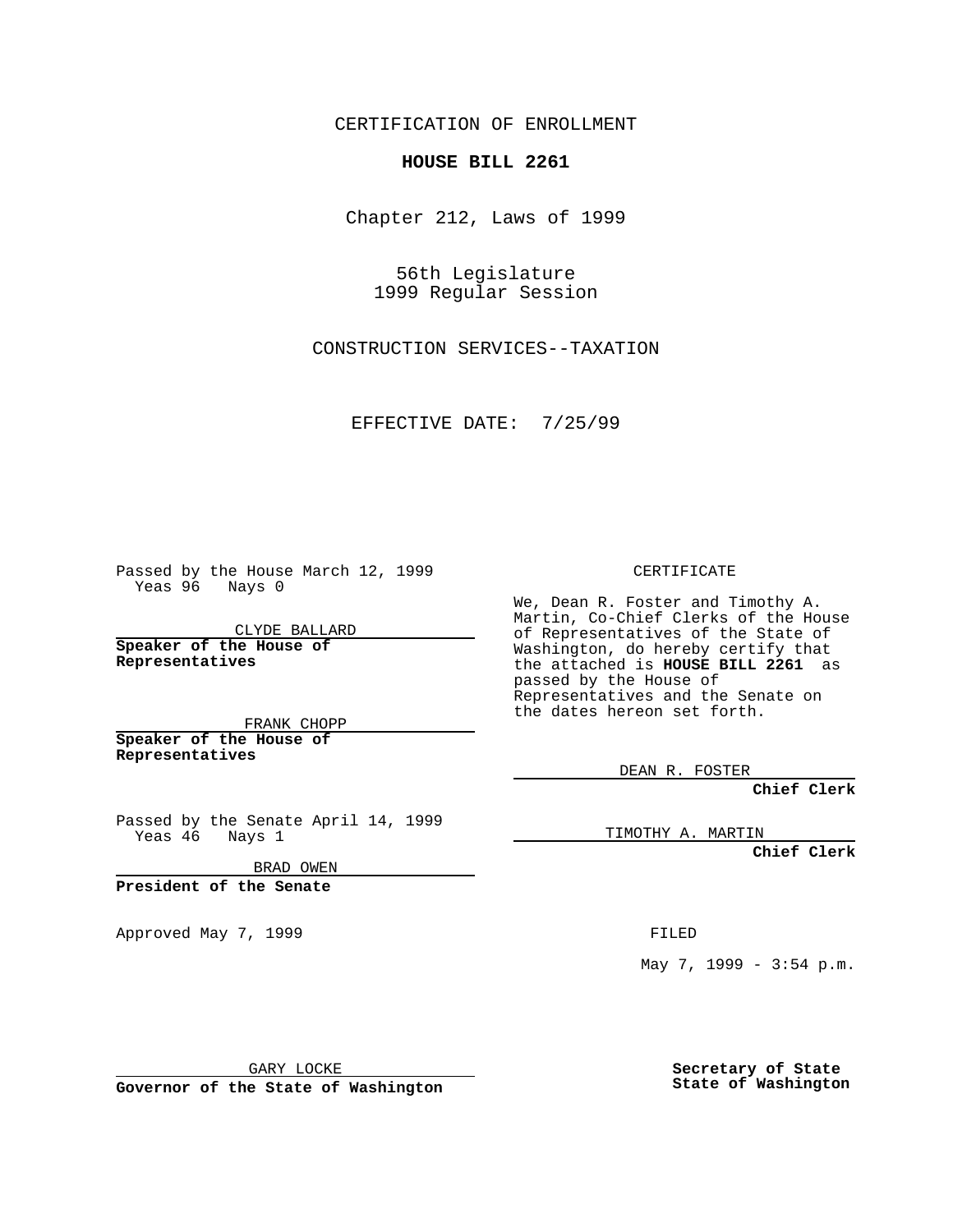## **HOUSE BILL 2261** \_\_\_\_\_\_\_\_\_\_\_\_\_\_\_\_\_\_\_\_\_\_\_\_\_\_\_\_\_\_\_\_\_\_\_\_\_\_\_\_\_\_\_\_\_\_\_

\_\_\_\_\_\_\_\_\_\_\_\_\_\_\_\_\_\_\_\_\_\_\_\_\_\_\_\_\_\_\_\_\_\_\_\_\_\_\_\_\_\_\_\_\_\_\_

Passed Legislature - 1999 Regular Session

**State of Washington 56th Legislature 1999 Regular Session**

**By** Representatives Reardon, Cairnes and Santos; by request of Department of Revenue

Read first time 03/04/1999. Referred to Committee on Finance.

 AN ACT Relating to the meaning of the phrase "services rendered in respect to constructing" for purposes of the business and occupation and sales and use taxes; adding a new section to chapter 82.04 RCW; and creating a new section.

BE IT ENACTED BY THE LEGISLATURE OF THE STATE OF WASHINGTON:

 NEW SECTION. **Sec. 1.** (1) The legislature finds that the taxation of "services rendered in respect to constructing buildings or other structures" has generally included the entire transaction for construction, including certain services provided directly to the consumer or owner rather than the person engaged in the performance of the constructing activity. Changes in business practices and recent administrative and court decisions have confused the issue. It is the intent of the legislature to clarify which services, if standing alone and not part of the construction agreement, are taxed as retail or wholesale sales, and which services will continue to be taxed as a service.

 (2) It is further the intent of the legislature to confirm that the entire price for the construction of a building or other structure for a consumer or owner continues to be a retail sale, even though some of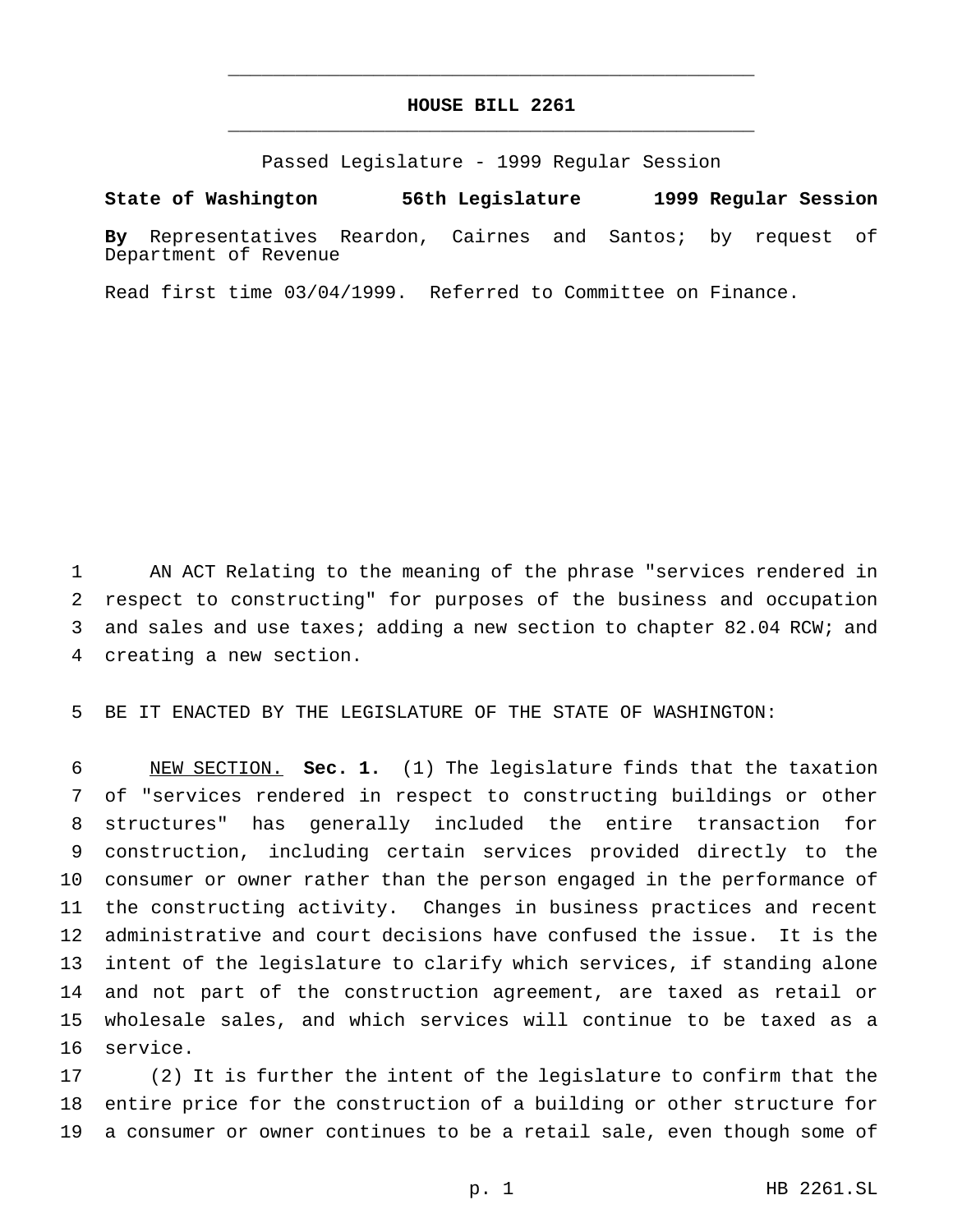the individual services reflected in the price, if provided alone, would be taxed as services and not as separate retail or wholesale sales.

 (3) Therefore, the intent of this act is to maintain the application of the law and not to extend retail treatment to activities not previously treated as retail activities. Services that are otherwise subject to tax as a service under RCW 82.04.290(2), including but not limited to engineering, architectural, surveying, flagging, accounting, legal, consulting, or administrative services, remain subject to tax as a service under RCW 82.04.290(2), if the person responsible for the performance of those services is not also responsible for the performance of the constructing, building, repairing, improving, or decorating activities. Additionally, unless otherwise provided by law, a person entering into an agreement to be responsible for the performance of services otherwise subject to tax as a service under RCW 82.04.290(2), and subsequently entering into a separate agreement to be responsible for the performance of constructing, building, repairing, improving, or decorating activities, is subject to tax as a service under RCW 82.04.290(2) with respect to the first agreement, and is subject to tax under the appropriate section of chapter 82.04 RCW with respect to the second agreement, if at the time of the first agreement there was no contemplation by the parties, as evidenced by the facts, that the agreements would be awarded to the same person.

 NEW SECTION. **Sec. 2.** A new section is added to chapter 82.04 RCW to read as follows:

 (1) As used in RCW 82.04.050, the term "services rendered in respect to" means those services that are directly related to the constructing, building, repairing, improving, and decorating of buildings or other structures and that are performed by a person who is responsible for the performance of the constructing, building, repairing, improving, or decorating activity. The term does not include services such as engineering, architectural, surveying, flagging, accounting, legal, consulting, or administrative services provided to the consumer of, or person responsible for performing, the constructing, building, repairing, improving, or decorating services. (2) A contract or agreement under which a person is responsible for both services that would otherwise be subject to tax as a service under